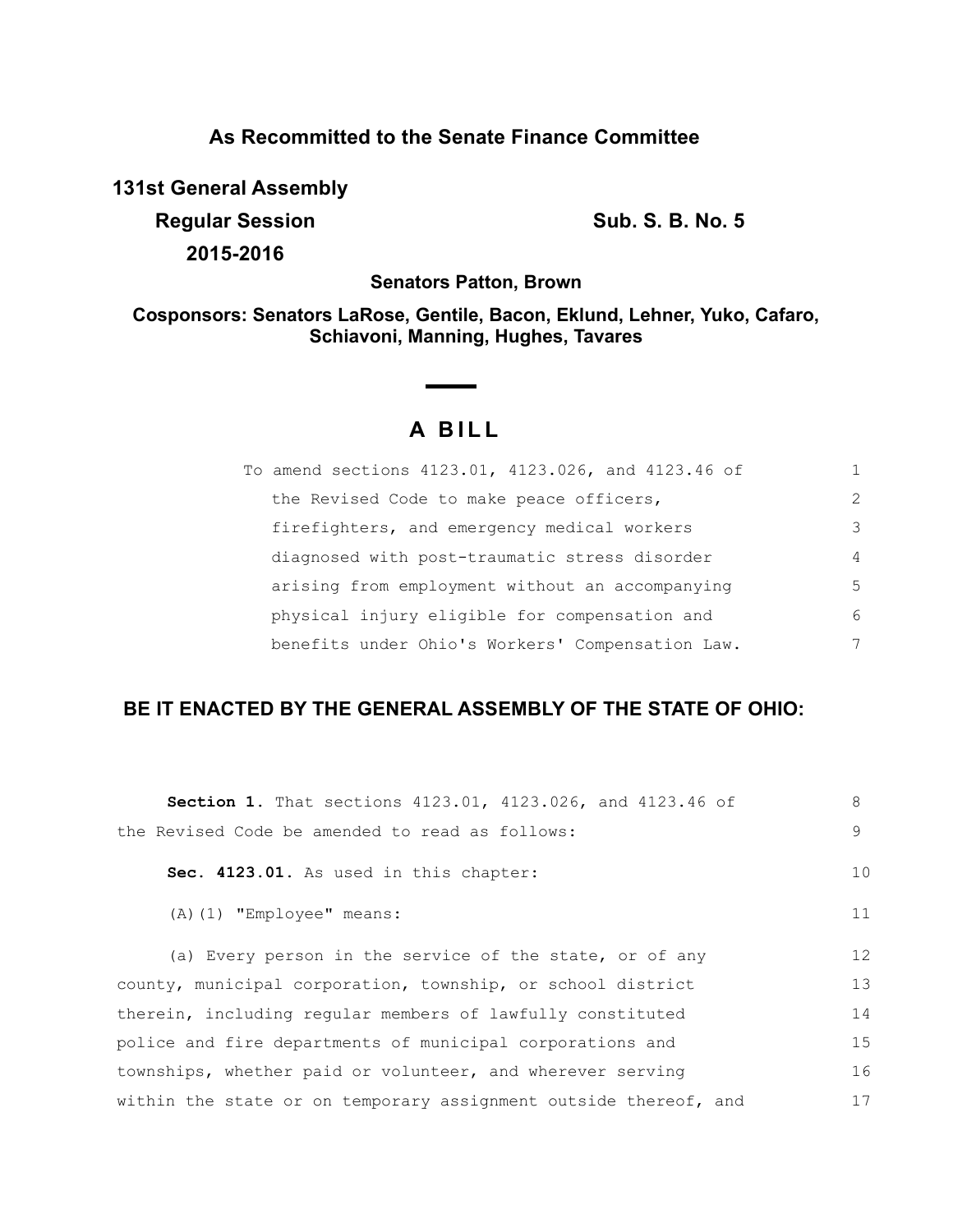#### **Sub S. B. No. 5 Page 2 As Recommitted to the Senate Finance Committee**

executive officers of boards of education, under any appointment or contract of hire, express or implied, oral or written, including any elected official of the state, or of any county, municipal corporation, or township, or members of boards of education. 18 19 20 21 22

As used in division (A)(1)(a) of this section, the term "employee" includes the following persons when responding to an inherently dangerous situation that calls for an immediate response on the part of the person, regardless of whether the person is within the limits of the jurisdiction of the person's regular employment or voluntary service when responding, on the condition that the person responds to the situation as the person otherwise would if the person were on duty in the person's jurisdiction:

(i) Off-duty peace officers. As used in division  $(A)$   $(1)$   $(a)$ (i) of this section, "peace officer" has the same meaning as in section 2935.01 of the Revised Code. ;

(ii) Off-duty firefighters, whether paid or volunteer, of a lawfully constituted fire department. ;

(iii) Off-duty first responders, emergency medicaltechnicians-basic, emergency medical technicians-intermediate, or emergency medical technicians-paramedic, whether paid or volunteer, Emergency medical workers of an ambulance service organization or emergency medical service organization-pursuantto Chapter 4765. of the Revised Code. 37 38 39 40 41 42

(b) Every person in the service of any person, firm, or private corporation, including any public service corporation, that (i) employs one or more persons regularly in the same business or in or about the same establishment under any 43 44 45 46

32 33 34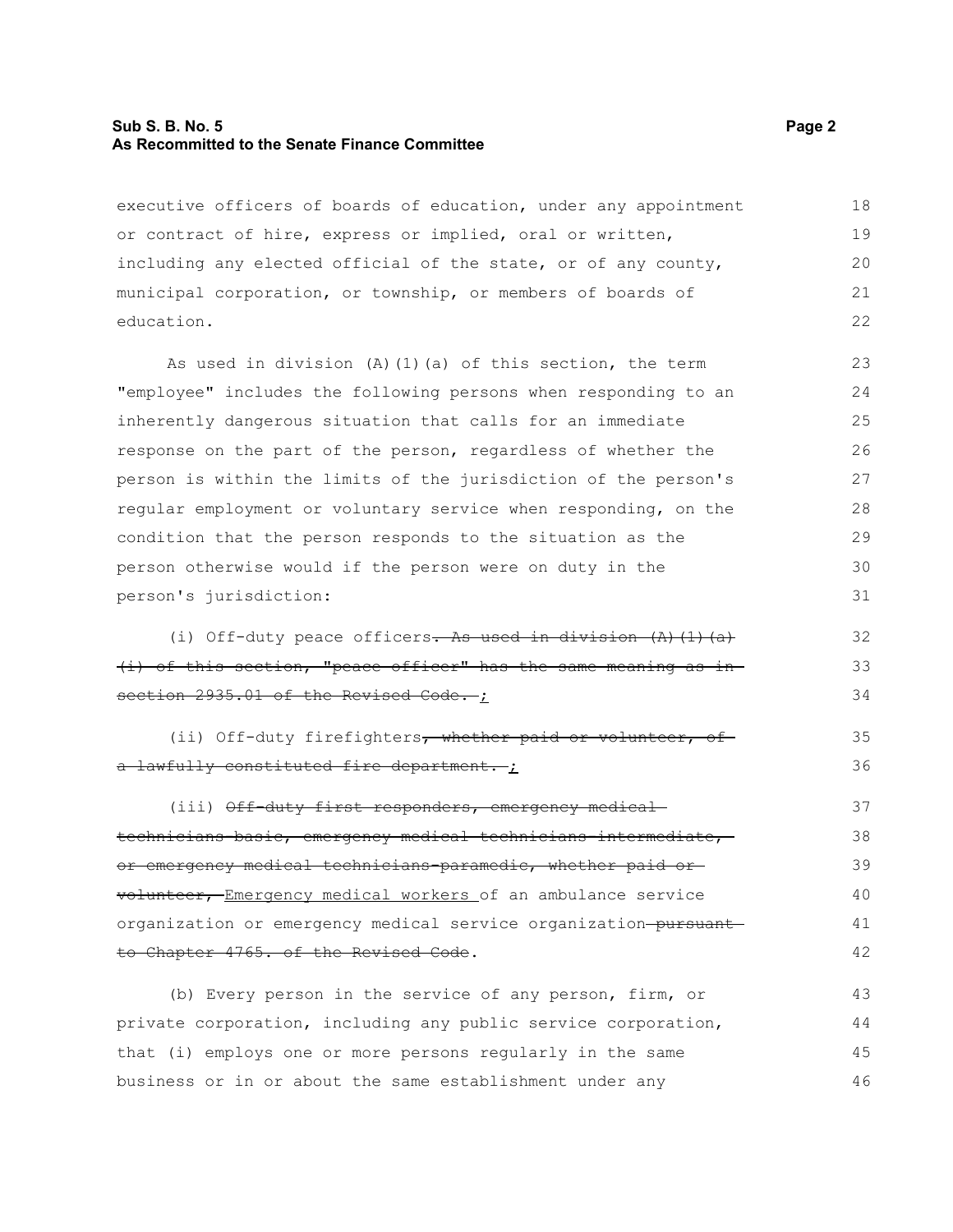#### **Sub S. B. No. 5 Page 3 As Recommitted to the Senate Finance Committee**

contract of hire, express or implied, oral or written, including aliens and minors, household workers who earn one hundred sixty dollars or more in cash in any calendar quarter from a single household and casual workers who earn one hundred sixty dollars or more in cash in any calendar quarter from a single employer, or (ii) is bound by any such contract of hire or by any other written contract, to pay into the state insurance fund the premiums provided by this chapter. 47 48 49 50 51 52 53 54

(c) Every person who performs labor or provides services pursuant to a construction contract, as defined in section 4123.79 of the Revised Code, if at least ten of the following criteria apply:

(i) The person is required to comply with instructions from the other contracting party regarding the manner or method of performing services;

(ii) The person is required by the other contracting party to have particular training;

(iii) The person's services are integrated into the regular functioning of the other contracting party; 64 65

(iv) The person is required to perform the work personally; 66 67

(v) The person is hired, supervised, or paid by the other contracting party;

(vi) A continuing relationship exists between the person and the other contracting party that contemplates continuing or recurring work even if the work is not full time; 70 71 72

(vii) The person's hours of work are established by the other contracting party; 73 74

59 60 61

62 63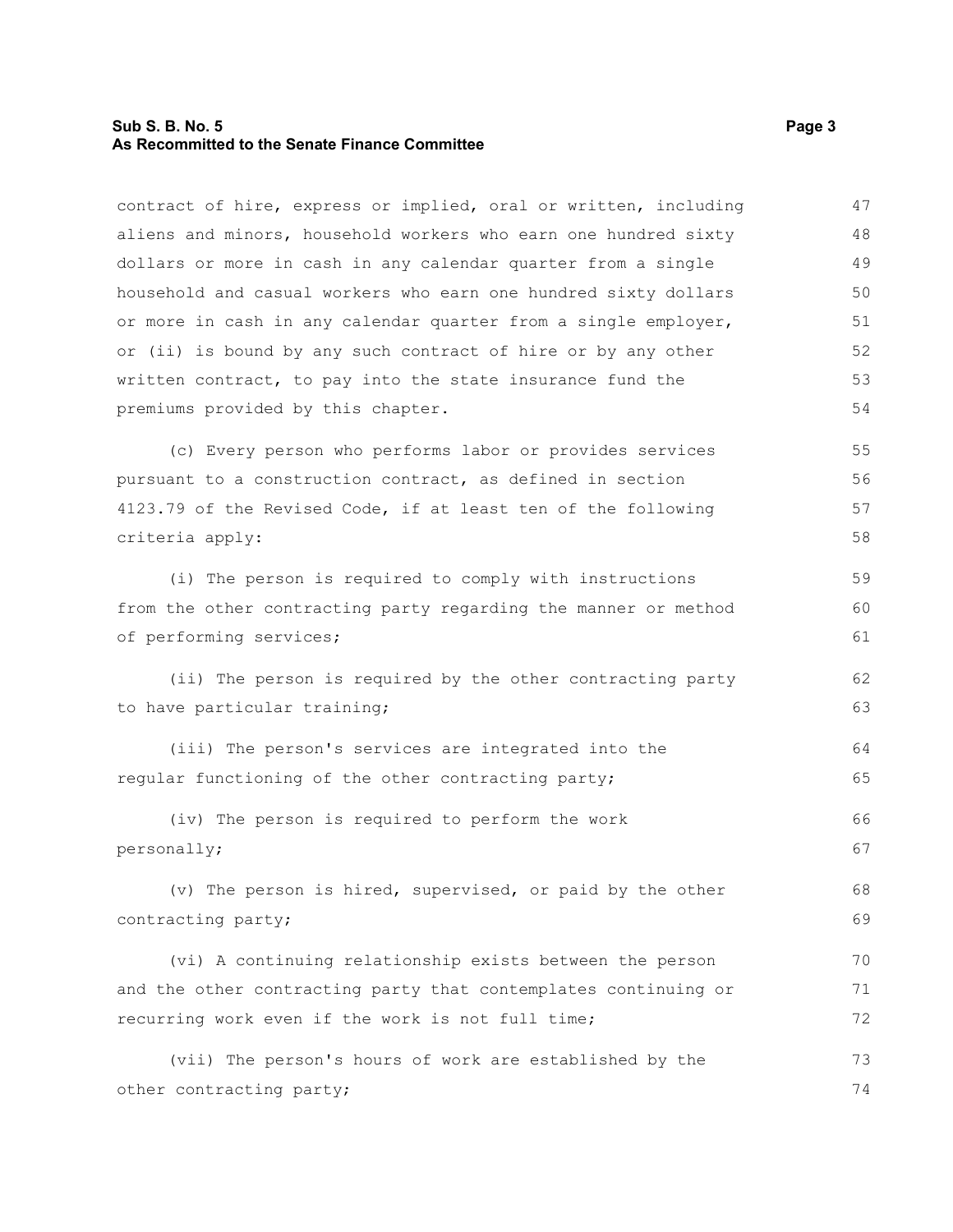### **Sub S. B. No. 5 Page 4 As Recommitted to the Senate Finance Committee**

| (viii) The person is required to devote full time to the         | 75  |  |
|------------------------------------------------------------------|-----|--|
| business of the other contracting party;                         | 76  |  |
| (ix) The person is required to perform the work on the           | 77  |  |
| premises of the other contracting party;                         | 78  |  |
| (x) The person is required to follow the order of work set       | 79  |  |
| by the other contracting party;                                  | 80  |  |
| (xi) The person is required to make oral or written              | 81  |  |
| reports of progress to the other contracting party;              | 82  |  |
| (xii) The person is paid for services on a regular basis         | 83  |  |
| such as hourly, weekly, or monthly;                              | 84  |  |
| (xiii) The person's expenses are paid for by the other           | 85  |  |
| contracting party;                                               | 86  |  |
| (xiv) The person's tools and materials are furnished by          | 87  |  |
| the other contracting party;                                     | 88  |  |
| (xv) The person is provided with the facilities used to          | 89  |  |
| perform services;                                                | 90  |  |
| (xvi) The person does not realize a profit or suffer a           | 91  |  |
| loss as a result of the services provided;                       | 92  |  |
| (xvii) The person is not performing services for a number        | 93  |  |
| of employers at the same time;                                   | 94  |  |
| (xviii) The person does not make the same services               | 95  |  |
| available to the general public;                                 | 96  |  |
| (xix) The other contracting party has a right to discharge       | 97  |  |
| the person;                                                      |     |  |
| (xx) The person has the right to end the relationship with       | 99  |  |
| the other contracting party without incurring liability pursuant | 100 |  |
| to an employment contract or agreement.                          |     |  |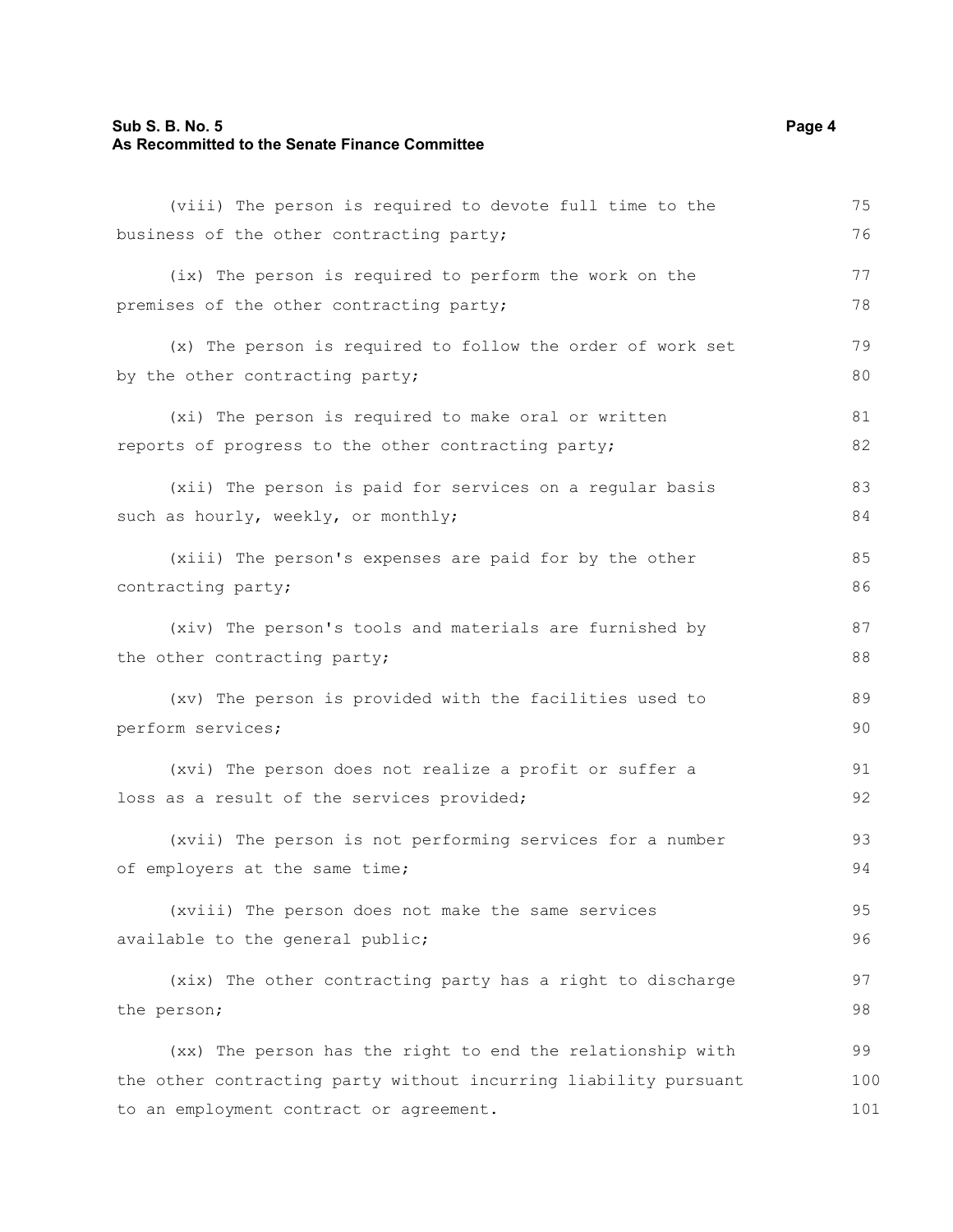#### **Sub S. B. No. 5 Page 5 As Recommitted to the Senate Finance Committee**

Every person in the service of any independent contractor or subcontractor who has failed to pay into the state insurance fund the amount of premium determined and fixed by the administrator of workers' compensation for the person's employment or occupation or if a self-insuring employer has failed to pay compensation and benefits directly to the employer's injured and to the dependents of the employer's killed employees as required by section 4123.35 of the Revised Code, shall be considered as the employee of the person who has entered into a contract, whether written or verbal, with such independent contractor unless such employees or their legal representatives or beneficiaries elect, after injury or death, to regard such independent contractor as the employer. (2) "Employee" does not mean any of the following: (a) A duly ordained, commissioned, or licensed minister or assistant or associate minister of a church in the exercise of ministry; (b) Any officer of a family farm corporation; (c) An individual incorporated as a corporation; (d) An officer of a nonprofit corporation, as defined in section 1702.01 of the Revised Code, who volunteers the person's services as  $a$ -an officer; (e) An individual who otherwise is an employee of an employer but who signs the waiver and affidavit specified in section 4123.15 of the Revised Code on the condition that the administrator has granted a waiver and exception to the individual's employer under section 4123.15 of the Revised Code. 102 103 104 105 106 107 108 109 110 111 112 113 114 115 116 117 118 119 120 121 122 123 124 125 126 127 128

Any employer may elect to include as an "employee" within this chapter, any person excluded from the definition of 129 130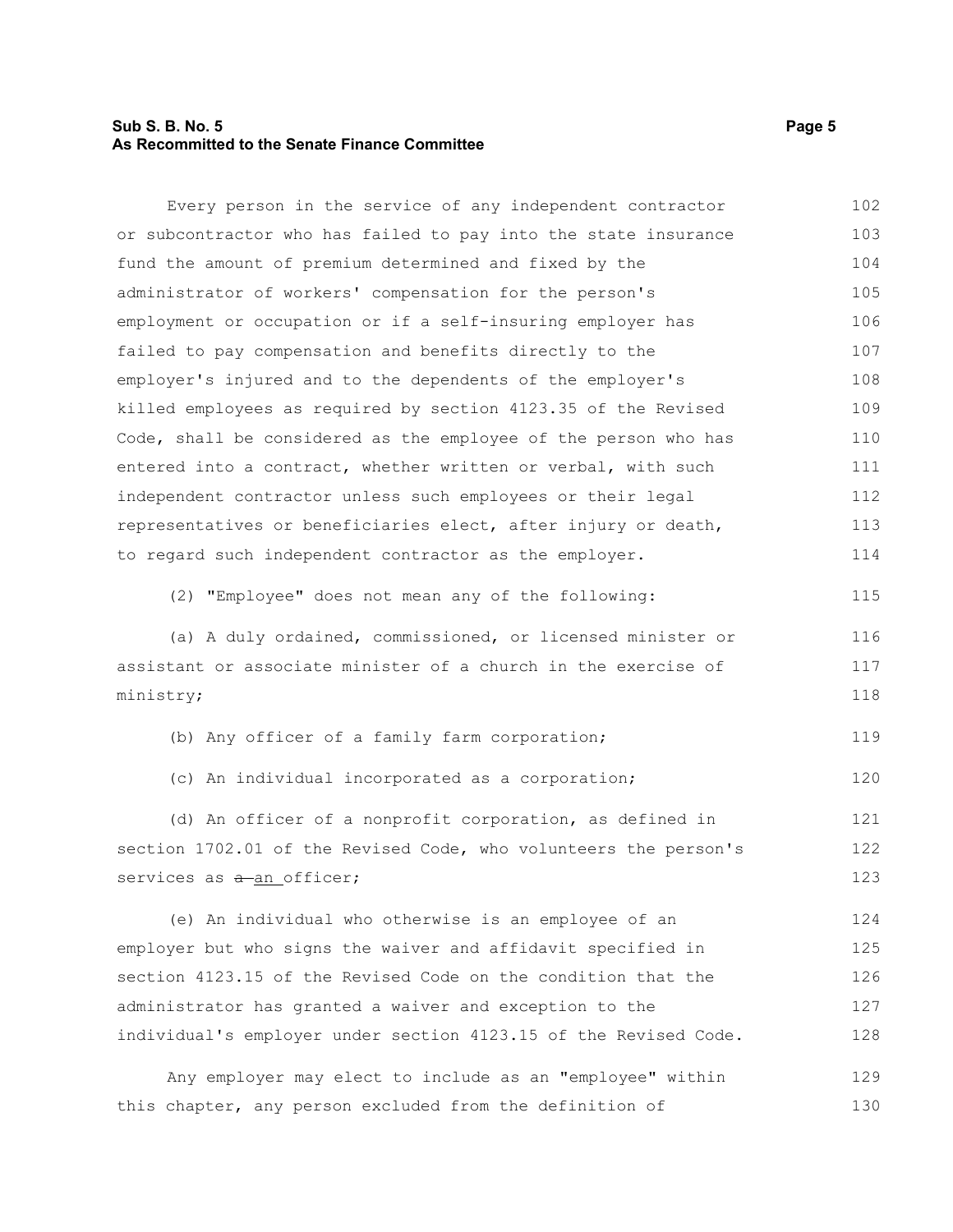#### **Sub S. B. No. 5 Page 6 As Recommitted to the Senate Finance Committee**

"employee" pursuant to division (A)(2)(a), (b), (c), or (e) of this section in accordance with rules adopted by the administrator, with the advice and consent of the bureau of workers' compensation board of directors. If an employer is a partnership, sole proprietorship, individual incorporated as a corporation, or family farm corporation, such employer may elect to include as an "employee" within this chapter, any member of such partnership, the owner of the sole proprietorship, the individual incorporated as a corporation, or the officers of the family farm corporation. Nothing in this section shall prohibit a partner, sole proprietor, or any person excluded from the definition of "employee" pursuant to division (A)(2)(a), (b), (c), or (e) of this section from electing to be included as an "employee" under this chapter in accordance with rules adopted by the administrator, with the advice and consent of the board. 131 132 133 134 135 136 137 138 139 140 141 142 143 144 145

In the event of an election, the employer or person electing coverage shall serve upon the bureau of workers' compensation written notice naming the person to be covered and include the person's remuneration for premium purposes in all future payroll reports. No partner, sole proprietor, or person excluded from the definition of "employee" pursuant to division (A)(2)(a), (b), (c), or (e) of this section, shall receive benefits or compensation under this chapter until the bureau receives written notice of the election permitted by this section. 146 147 148 149 150 151 152 153 154 155

For informational purposes only, the bureau shall prescribe such language as it considers appropriate, on such of its forms as it considers appropriate, to advise employers of their right to elect to include as an "employee" within this chapter a sole proprietor, any member of a partnership, or a person excluded from the definition of "employee" under division 156 157 158 159 160 161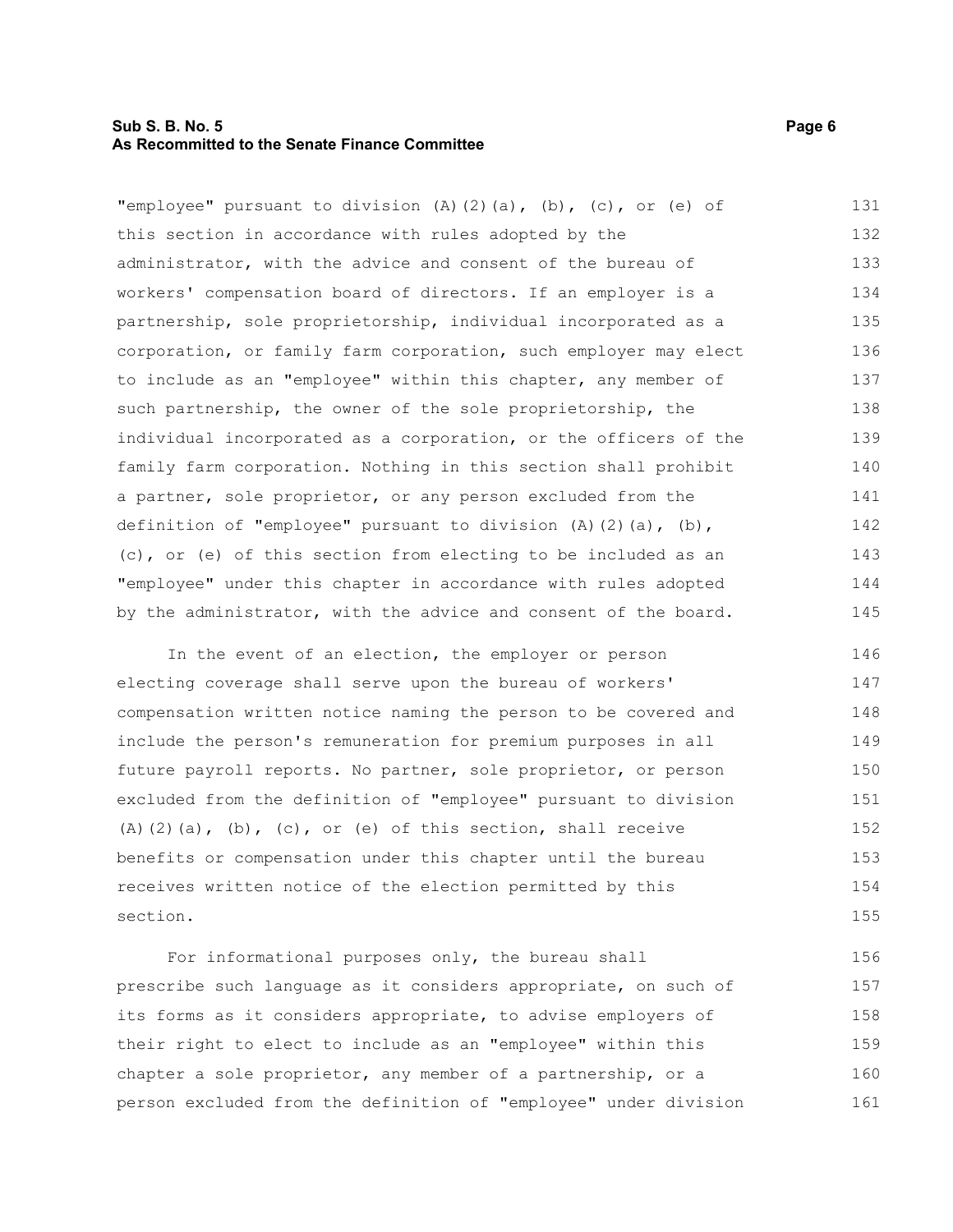#### **Sub S. B. No. 5 Page 7 As Recommitted to the Senate Finance Committee**

(A)(2)(a), (b), (c), or (e) of this section, that they should check any health and disability insurance policy, or other form of health and disability plan or contract, presently covering them, or the purchase of which they may be considering, to determine whether such policy, plan, or contract excludes benefits for illness or injury that they might have elected to have covered by workers' compensation. 162 163 164 165 166 167 168

(B) "Employer" means:

(1) The state, including state hospitals, each county, municipal corporation, township, school district, and hospital owned by a political subdivision or subdivisions other than the state;

(2) Every person, firm, professional employer organization, and private corporation, including any public service corporation, that (a) has in service one or more employees or shared employees regularly in the same business or in or about the same establishment under any contract of hire, express or implied, oral or written, or (b) is bound by any such contract of hire or by any other written contract, to pay into the insurance fund the premiums provided by this chapter. 174 175 176 177 178 179 180 181

All such employers are subject to this chapter. Any member of a firm or association, who regularly performs manual labor in or about a mine, factory, or other establishment, including a household establishment, shall be considered an employee in determining whether such person, firm, or private corporation, or public service corporation, has in its service, one or more employees and the employer shall report the income derived from such labor to the bureau as part of the payroll of such employer, and such member shall thereupon be entitled to all the benefits of an employee. 182 183 184 185 186 187 188 189 190 191

169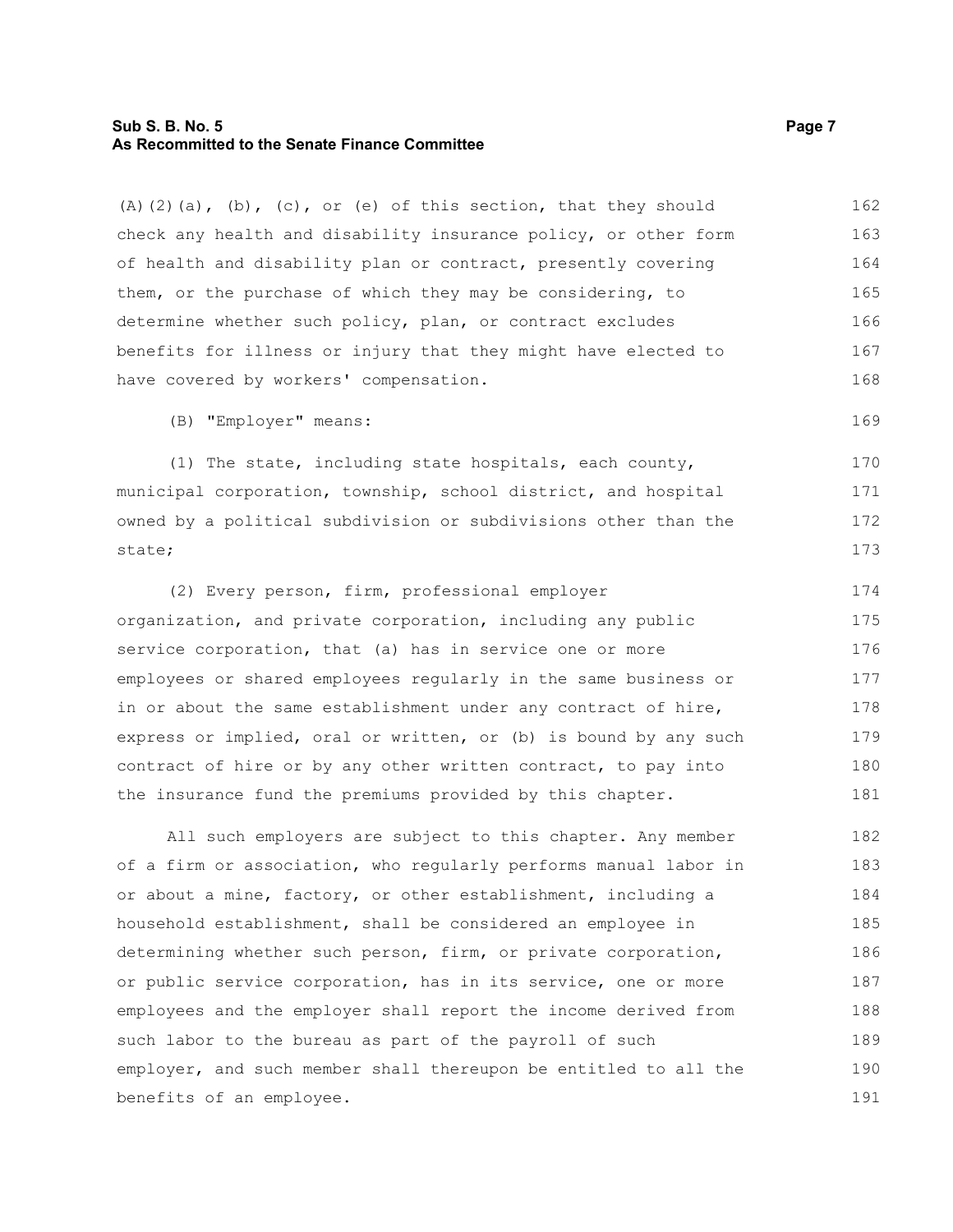#### **Sub S. B. No. 5 Page 8 As Recommitted to the Senate Finance Committee**

(C) "Injury" includes any injury, whether caused by external accidental means or accidental in character and result, received in the course of, and arising out of, the injured employee's employment. "Injury" does not include: (1) Psychiatric conditions except where as follows: (a) Where the claimant's psychiatric conditions have arisen from an injury or occupational disease sustained by that claimant-or where ; (b) Where the claimant's psychiatric conditions have arisen from sexual conduct in which the claimant was forced by threat of physical harm to engage or participate; (c) Where the claimant is a peace officer, firefighter, or emergency medical worker and is diagnosed with post-traumatic stress disorder that has been received in the course of, and has arisen out of, the claimant's employment as a peace officer, firefighter, or emergency medical worker. (2) Injury or disability caused primarily by the natural deterioration of tissue, an organ, or part of the body; (3) Injury or disability incurred in voluntary participation in an employer-sponsored recreation or fitness activity if the employee signs a waiver of the employee's right 192 193 194 195 196 197 198 199 200 201 202 203 204 205 206 207 208 209 210 211 212

to compensation or benefits under this chapter prior to engaging in the recreation or fitness activity; 213 214

(4) A condition that pre-existed an injury unless that pre-existing condition is substantially aggravated by the injury. Such a substantial aggravation must be documented by objective diagnostic findings, objective clinical findings, or objective test results. Subjective complaints may be evidence of such a substantial aggravation. However, subjective complaints 215 216 217 218 219 220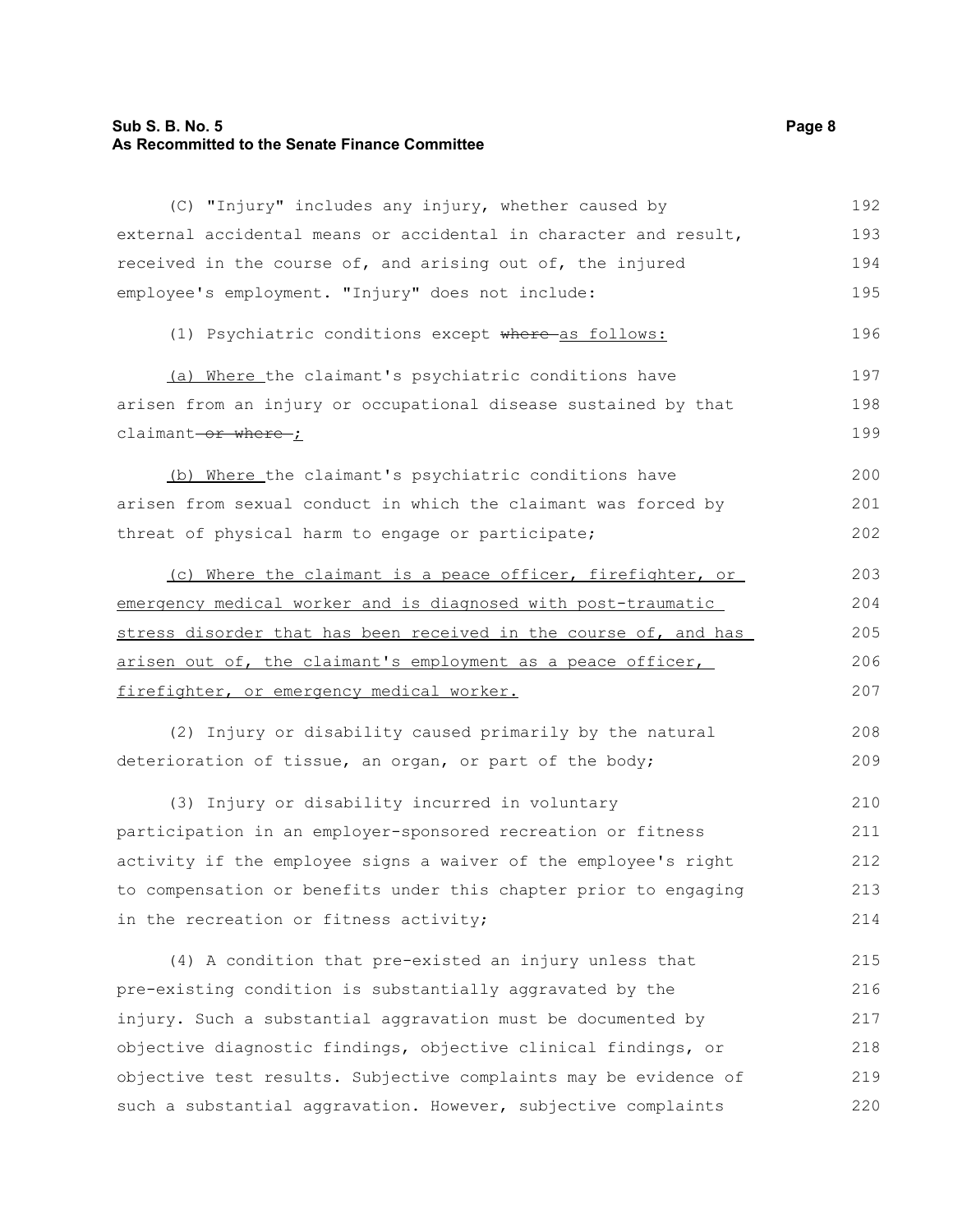#### **Sub S. B. No. 5 Page 9 As Recommitted to the Senate Finance Committee**

without objective diagnostic findings, objective clinical findings, or objective test results are insufficient to substantiate a substantial aggravation. 221 222 223

(D) "Child" includes a posthumous child and a child legally adopted prior to the injury. 224 225

(E) "Family farm corporation" means a corporation founded for the purpose of farming agricultural land in which the majority of the voting stock is held by and the majority of the stockholders are persons or the spouse of persons related to each other within the fourth degree of kinship, according to the rules of the civil law, and at least one of the related persons is residing on or actively operating the farm, and none of whose stockholders are a corporation. A family farm corporation does not cease to qualify under this division where, by reason of any devise, bequest, or the operation of the laws of descent or distribution, the ownership of shares of voting stock is transferred to another person, as long as that person is within the degree of kinship stipulated in this division. 226 227 228 229 230 231 232 233 234 235 236 237 238

(F) "Occupational disease" means a disease contracted in the course of employment, which by its causes and the characteristics of its manifestation or the condition of the employment results in a hazard which distinguishes the employment in character from employment generally, and the employment creates a risk of contracting the disease in greater degree and in a different manner from the public in general. 239 240 241 242 243 244 245

(G) "Self-insuring employer" means an employer who is granted the privilege of paying compensation and benefits directly under section 4123.35 of the Revised Code, including a board of county commissioners for the sole purpose of constructing a sports facility as defined in section 307.696 of 246 247 248 249 250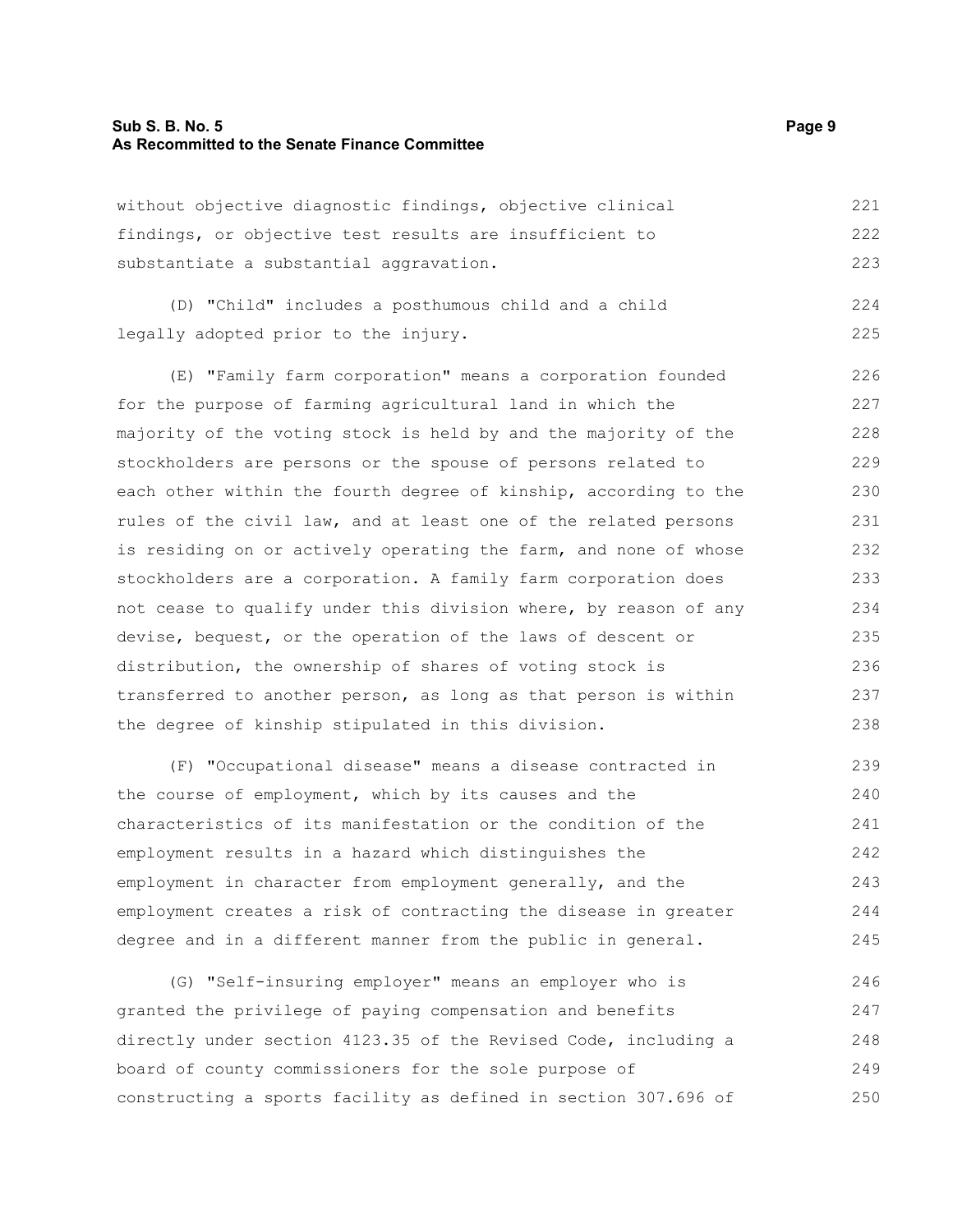#### **Sub S. B. No. 5 Page 10 As Recommitted to the Senate Finance Committee**

the Revised Code, provided that the electors of the county in which the sports facility is to be built have approved construction of a sports facility by ballot election no later than November 6, 1997. (H) "Private employer" means an employer as defined in division (B)(2) of this section. (I) "Professional employer organization" has the same meaning as in section 4125.01 of the Revised Code. (J) "Public employer" means an employer as defined in division (B)(1) of this section. (K) "Sexual conduct" means vaginal intercourse between a male and female; anal intercourse, fellatio, and cunnilingus between persons regardless of gender; and, without privilege to do so, the insertion, however slight, of any part of the body or any instrument, apparatus, or other object into the vaginal or anal cavity of another. Penetration, however slight, is sufficient to complete vaginal or anal intercourse. (L) "Other-states' insurer" means an insurance company 251 252 253 254 255 256 257 258 259 260 261 262 263 264 265 266 267 268

that is authorized to provide workers' compensation insurance coverage in any of the states that permit employers to obtain insurance for workers' compensation claims through insurance companies. 269 270 271 272

(M) "Other-states' coverage" means both of the following: 273

(1) Insurance coverage secured by an eligible employer for workers' compensation claims of employees who are in employment relationships localized in a state other than this state or those employees' dependents; 274 275 276 277

(2) Insurance coverage secured by an eligible employer for 278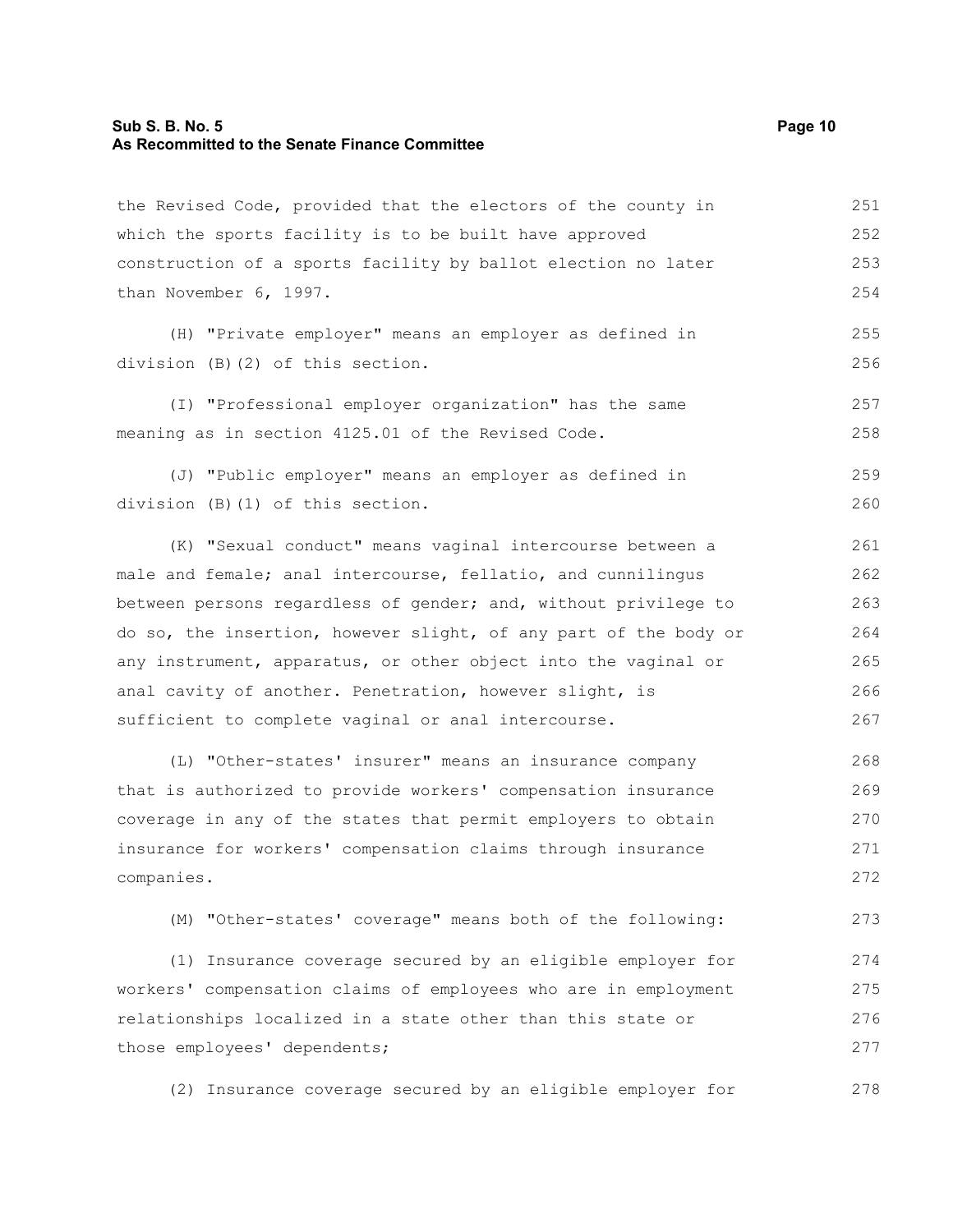#### **Sub S. B. No. 5 Page 11 As Recommitted to the Senate Finance Committee**

workers' compensation claims that arise in a state other than this state where an employer elects to obtain coverage through either the administrator or an other-states' insurer. 279 280 281

(N) "Limited other-states coverage" means insurance coverage provided by the administrator to an eligible employer for workers' compensation claims of employees who are in an employment relationship localized in this state but are temporarily working in a state other than this state, or those employees' dependents. 282 283 284 285 286 287

(O) "Peace officer" has the same meaning as in section 2935.01 of the Revised Code. 288 289

(P) "Firefighter" means a firefighter, whether paid or volunteer, of a lawfully constituted fire department.

(Q) "Emergency medical worker" means a first responder, emergency medical technician-basic, emergency medical technician-intermediate, or emergency medical technicianparamedic, certified under Chapter 4765. of the Revised Code, whether paid or volunteer. 292 293 294 295 296

Sec. 4123.026.  $+A$ ) The administrator of workers' compensation, or a self-insuring public employer for the peace officers, firefighters, and emergency medical workers employed by or volunteering for that self-insuring public employer, shall pay the costs of conducting post-exposure medical diagnostic services, consistent with the standards of medical care existing at the time of the exposure, to investigate whether an injury or occupational disease was sustained by a peace officer, firefighter, or emergency medical worker when coming into contact with the blood or other body fluid of another person in the course of and arising out of the peace officer's, 297 298 299 300 301 302 303 304 305 306 307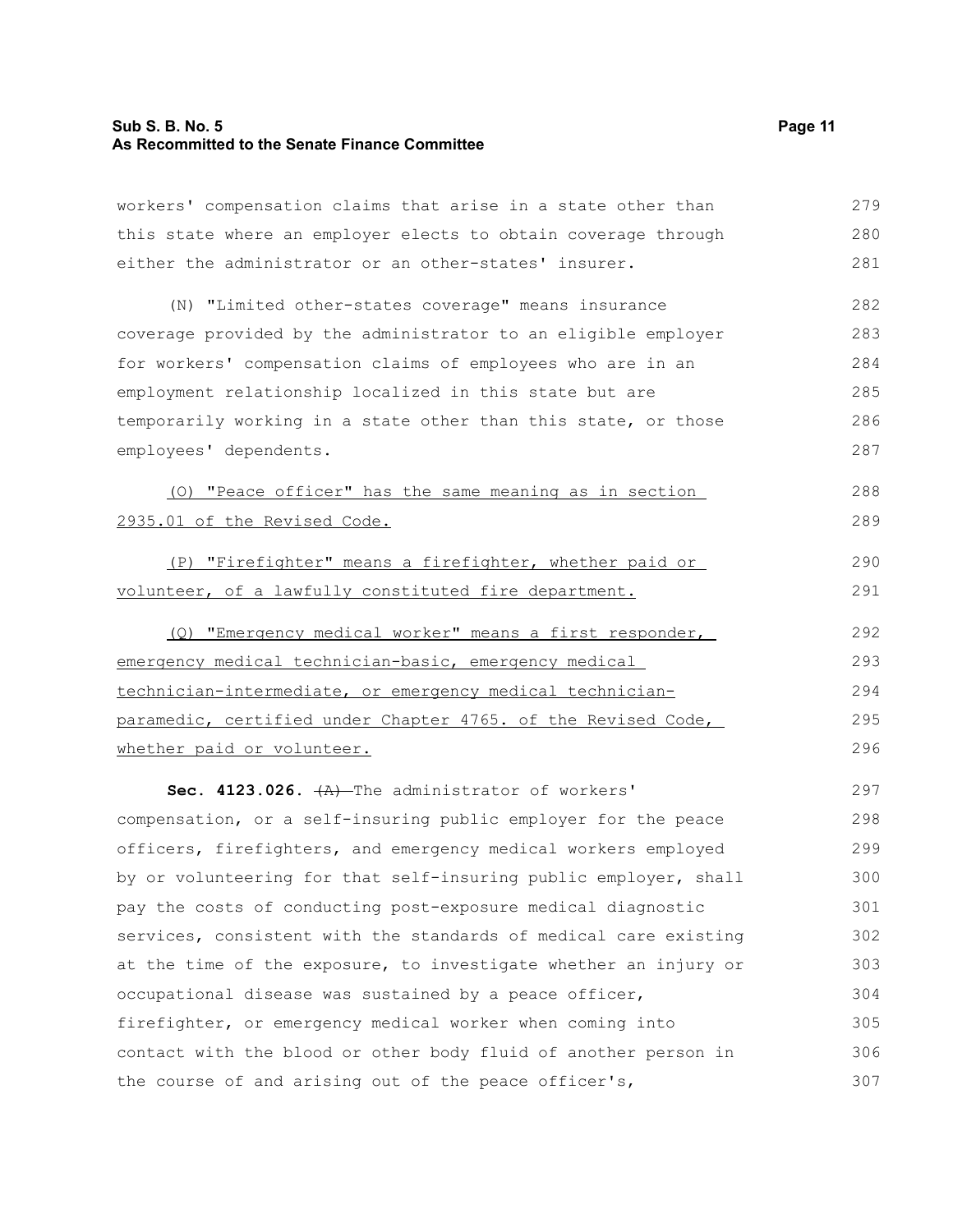#### **Sub S. B. No. 5 Page 12 As Recommitted to the Senate Finance Committee**

firefighter's, or emergency medical worker's employment, or when responding to an inherently dangerous situation in the manner described in, and in accordance with the conditions specified under, division (A)(1)(a) of section 4123.01 of the Revised Code, through any of the following means:  $(1)$  (A) Splash or spatter in the eye or mouth, including when received in the course of conducting mouth-to-mouth resuscitation;  $(2)$  (B) A puncture in the skin;  $(3)$  (C) A cut in the skin or another opening in the skin such as an open sore, wound, lesion, abrasion, or ulcer. (B) As used in this section: (1) "Peace officer" has the same meaning as in section 2935.01 of the Revised Code. (2) "Firefighter" means a firefighter, whether paid or volunteer, of a lawfully constituted fire department. (3) "Emergency medical worker" means a first responder, emergency medical technician-basic, emergency medicaltechnician-intermediate, or emergency medical technicianparamedic, certified under Chapter 4765. of the Revised Code, whether paid or volunteer. **Sec. 4123.46.** (A)(1) Except as provided in division (A)(2) of this section, the bureau of workers' compensation shall disburse the state insurance fund to employees of employers who have paid into the fund the premiums applicable to the classes to which they belong when the employees have been injured in the course of their employment, wherever the injuries have occurred, 308 309 310 311 312 313 314 315 316 317 318 319 320 321 322 323 324 325 326 327 328 329 330 331 332 333 334

and provided the injuries have not been purposely self-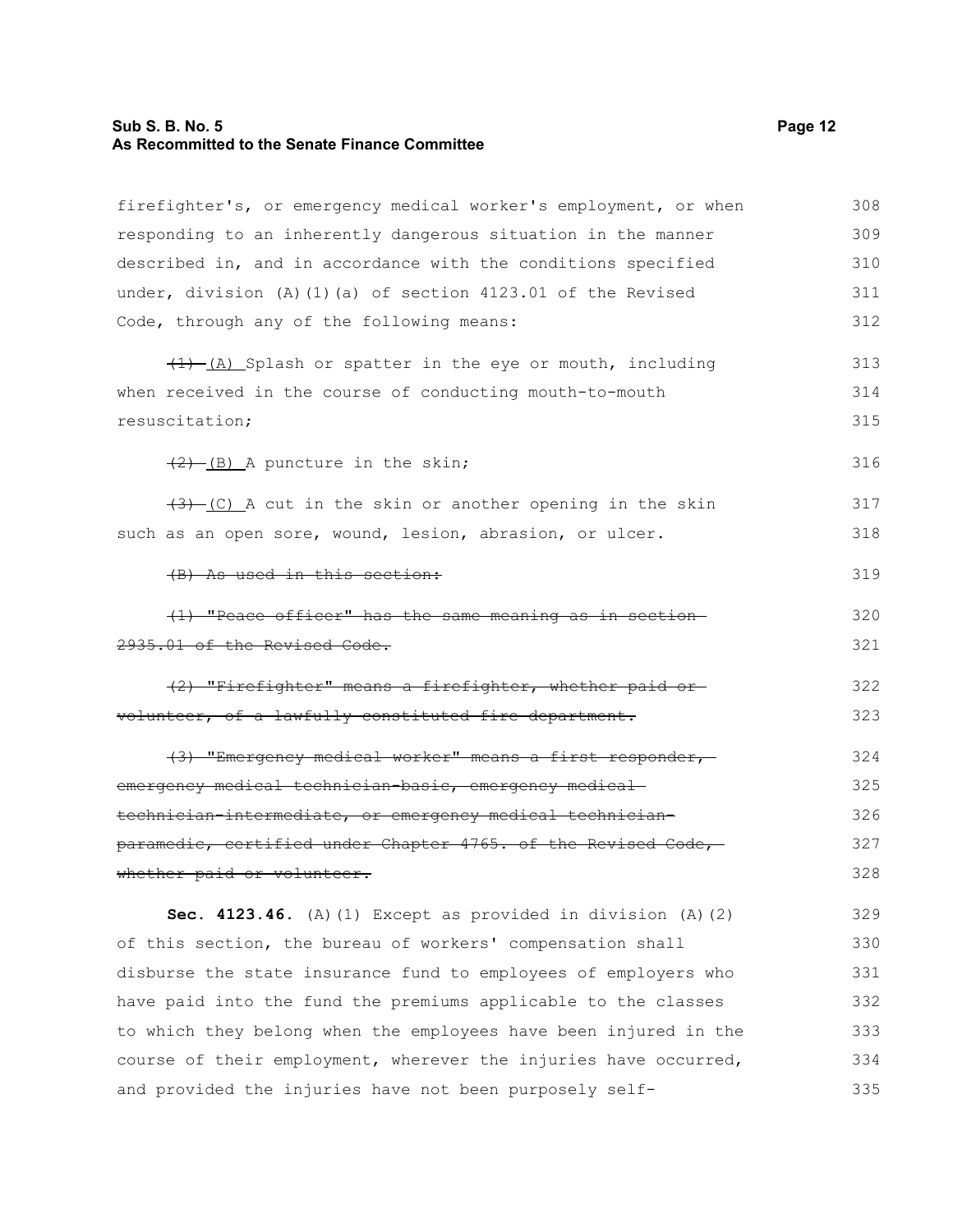#### **Sub S. B. No. 5 Page 13 As Recommitted to the Senate Finance Committee**

inflicted, or to the dependents of the employees in case death has ensued.

(2) As long as injuries have not been purposely selfinflicted, the bureau shall disburse the surplus fund created under section 4123.34 of the Revised Code to off-duty peace officers, firefighters, and emergency medical technicians, and first responders workers, or to their dependents if death ensues, who are injured while responding to inherently dangerous situations that call for an immediate response on the part of the person, regardless of whether the person was within the limits of the person's jurisdiction when responding, on the condition that the person responds to the situation as the person otherwise would if the person were on duty in the person's jurisdiction. 338 339 340 341 342 343 344 345 346 347 348 349

As used in division (A)(2) of this section, "peace officer," "firefighter," "emergency medical technician," "first responder," and "jurisdiction" have the same meanings as in section 4123.01 of the Revised Code.

(B) All self-insuring employers, in compliance with this chapter, shall pay the compensation to injured employees, or to the dependents of employees who have been killed in the course of their employment, unless the injury or death of the employee was purposely self-inflicted, and shall furnish the medical, surgical, nurse, and hospital care and attention or funeral expenses as would have been paid and furnished by virtue of this chapter under a similar state of facts by the bureau out of the state insurance fund if the employer had paid the premium into the fund.

If any rule or regulation of a self-insuring employer provides for or authorizes the payment of greater compensation 364 365

336 337